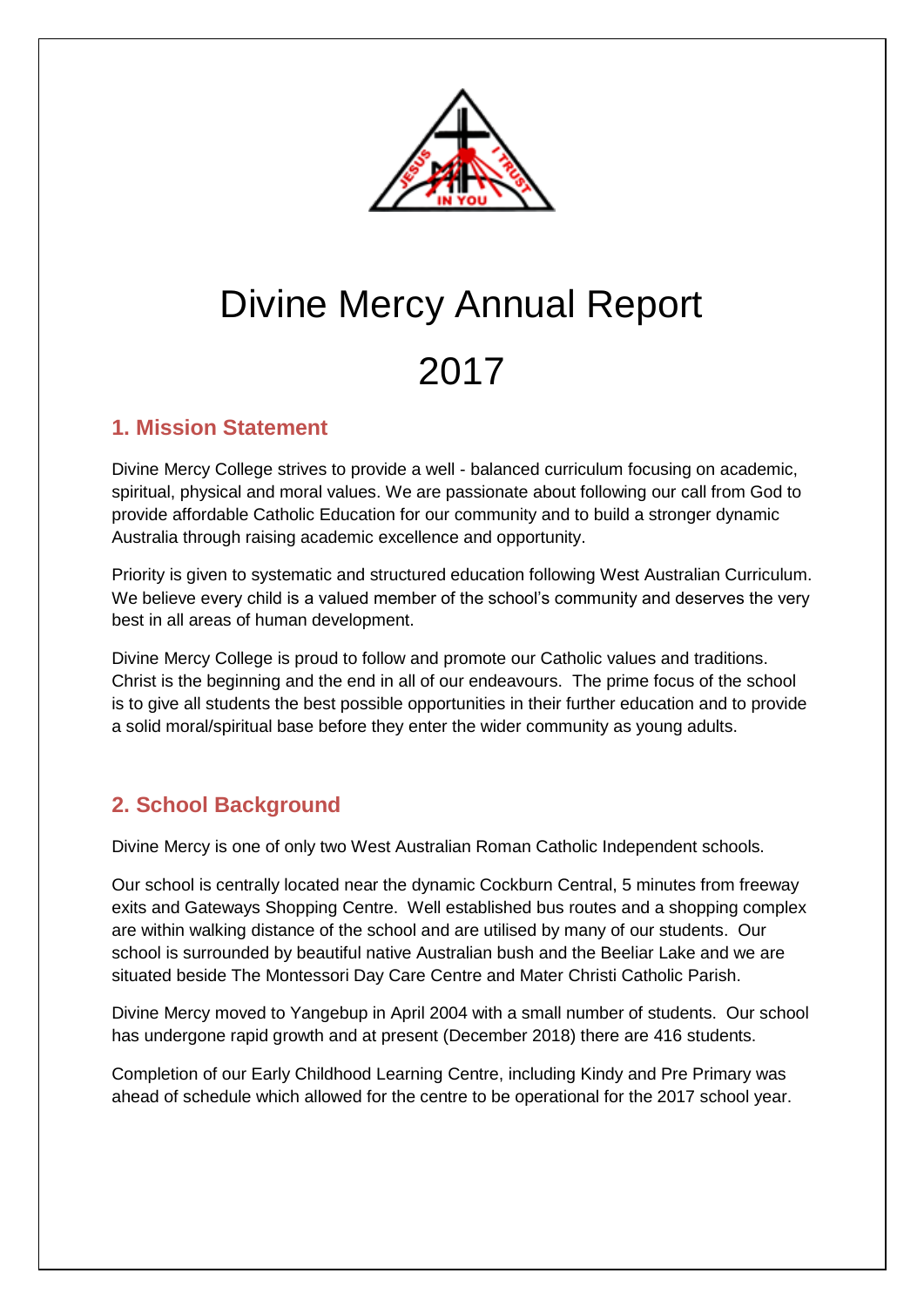## **3. Workforce**

DMC currently has employed 1 Principal, 31 teachers, 4 teacher aids, 3 administration staff, 1 librarian, 1 bursar, 1 laboratory assistant, 1 computer technician, 1 uniform coordinator, 2 learning support coordinators, with a small number of teachers also taking on leadership roles (in addition to teaching). All employees are well qualified and competent with appropriate degrees: teachers are highly qualified and registered with TRB and teach only within their area of expertise. Many of our teachers offer a wealth of professional experience from Australia and other countries. At the end of 2017 two staff members left DMC for various reasons.

## **4. Workforce composition:**

For 2017 of the 36 academic staff and 12 non-teaching staff, there were 7 males and 41 females. There were no Aboriginal or Torres Strait Islander employees, however the teachers at DMC do come from a wide diversity of countries. Collectively the qualifications held by staffs were:

| Diploma in Education.                          | 31 |
|------------------------------------------------|----|
| Diploma in Special Needs Education.            | ◠  |
| Bachelor of Physical Education.                | З  |
| <b>Graduate Certificate of Early Childhood</b> | 3  |
| Education.                                     |    |
| Master of Education.                           | 6  |
| Doctorate.                                     | 4  |

## **5. Student Attendance:**

Our students attended school on average 96% of the time last year, which was an increase of 2% from 2017.

The attendance rate percentages for each year level were:

| Year 1: | 98.79% | Year 6:         | 97.29% |
|---------|--------|-----------------|--------|
| Year 2: | 94.41% | Year 7:         | 98.10% |
| Year 3: | 93.68% | Year 8:         | 95.10% |
| Year 4: | 97.13% | Year 9:         | 95.7%  |
| Year 5: | 96.15% | <b>Year 10:</b> | 94.68% |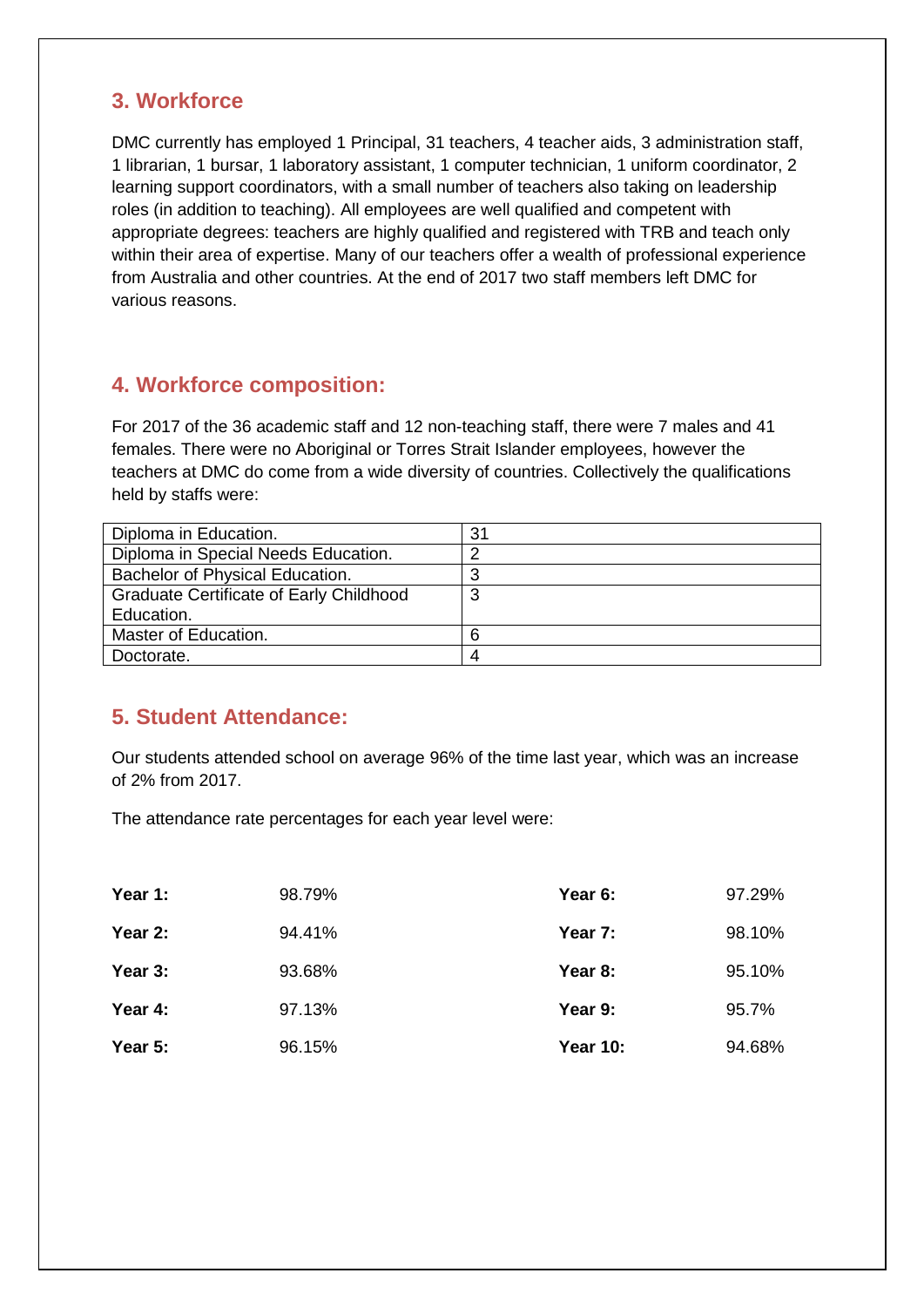# **6. Senior Student outcomes & Post School Destinations:**

| <b>Total of Year 12 Cohort</b>                              | 27   |
|-------------------------------------------------------------|------|
| Students offered a first choice university place (including | 19   |
| those without an ATAR)                                      |      |
| University Entrance Rate for year 12 Cohort (not including  | 70%  |
| bridging courses)                                           |      |
| Students with an ATAR who applied for university            | 16   |
| Students with ATAR offered any university place             | 16   |
| University Entrance Rate for those with an ATAR             | 100% |
| Students who graduated with a WACE                          | 19   |
| Students who didn't graduate with a WACE                    | 8    |
| Students who undertook a VET program TOTAL                  | 11   |
| Cert Sports and Recreation                                  | 11   |
| Cert ICT                                                    | 9    |
| Students who completed a Certificate II or above TOTAL      | 8    |
| <b>Cert Sports and Recreation</b>                           | 8    |
| Cert ICT                                                    | 7    |
| Students - non ATAR and no WACE certificate                 | 8    |
| University                                                  | 19   |
| University Bridging Course, TAFE, Uni Ready                 | 4    |
| Work                                                        | 1    |
| Unsure (school was unable to contact students)              | 3    |

# **7. ATAR Results**

| Median                    |  |
|---------------------------|--|
| <b>Highest ATAR Score</b> |  |

# **8. Student Outcomes in Standardised National Testing (Naplan 2017 – School Mean).**

|                                                | Reading                       | <b>Persuasive</b> | <b>Spelling</b> | Grammar     | <b>Numeracy</b> |  |
|------------------------------------------------|-------------------------------|-------------------|-----------------|-------------|-----------------|--|
|                                                |                               | <b>Writing</b>    |                 | and         |                 |  |
|                                                |                               |                   |                 | Punctuation |                 |  |
| Year <sub>3</sub>                              | 442                           | 415               | 451             | 441         | 427             |  |
| Year <sub>5</sub>                              | 512                           | 491               | 524             | 516         | 522             |  |
| Year <sub>7</sub>                              | 535                           | 535               | 602             | 568         | 580             |  |
| Year 9                                         | 606                           | 597               | 658             | 613         | 614             |  |
|                                                |                               |                   |                 |             |                 |  |
| Substantially above National Average. (by 15%) |                               |                   |                 |             |                 |  |
| Above National Average.                        |                               |                   |                 |             |                 |  |
| <b>Close to National Average</b>               |                               |                   |                 |             |                 |  |
|                                                | <b>Below National Average</b> |                   |                 |             |                 |  |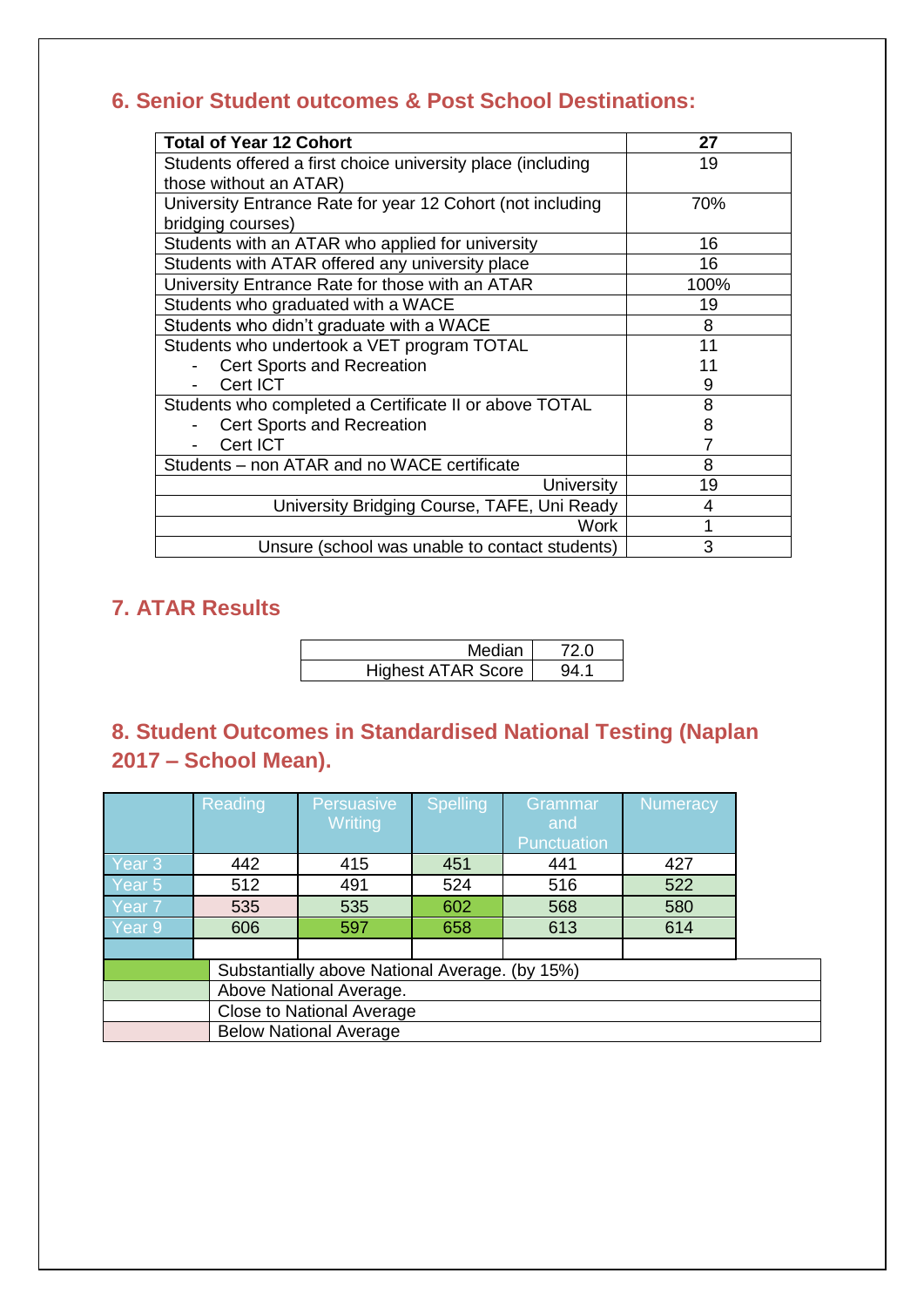# **9. Parent, Student and Teachers Satisfaction with the School**

Divine Mercy College conducts a survey every year in order to assure the satisfaction of many school stakeholders, especially parents, students and teachers. The 2017 results of the parent survey were as follows;

#### **2017 Parent Survey Results**

| 1) | Teachers at this school expect my child to do his or her best.                           |
|----|------------------------------------------------------------------------------------------|
|    | 2) Teachers at this school provide my child with useful feedback about his or her school |
|    | work.                                                                                    |
|    | 3) Teachers at this school treat students fairly.                                        |
| 4) | This school is well maintained.                                                          |
|    | 5) My child feels safe at this school.                                                   |
|    | 6) I can talk to my child's teachers about my concerns and works with me to support my   |
|    | child's learning.                                                                        |
| 7) | Student behaviour is well managed at this school.                                        |
| 8) | This school looks for ways to improve.                                                   |
| 9) | My child is making good progress at this school.                                         |
|    |                                                                                          |

10) My child's learning needs are being met at this school.



#### **2017 Student Survey Results**

| 1) Teachers at this school expect me to do my best.                              |
|----------------------------------------------------------------------------------|
| 2) Teachers at this school provide me with useful feedback about my school work. |
| 3) Teachers at this school treat students fairly.                                |
| 4) My school is well maintained.                                                 |
| 5) I feels safe at this school.                                                  |
| 6) I can talk to my teachers about my concerns.                                  |
| Student behaviour is well managed at this school.                                |
| 8) I like being at my school.                                                    |
| 9) My teacher motivates me to learn.                                             |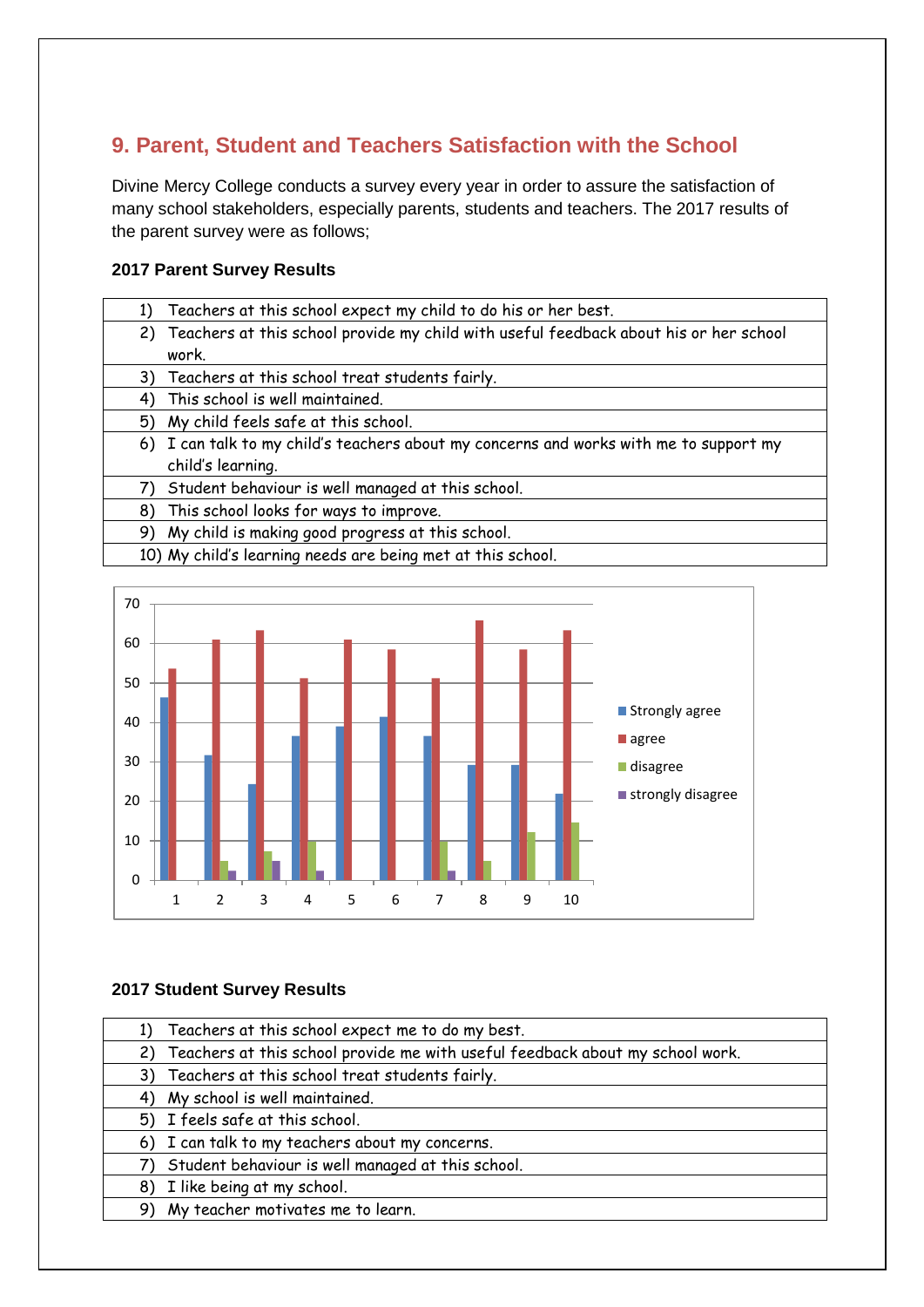#### 10) My school gives me opportunities to do interesting things.



#### **2017 Staff Survey Results**

1) Teachers at this school provide students with useful feedback about their school work.

2) Student's learning needs are being met at this school.

3) This school works with parents to support student's learning.

4) At this school student behaviour is managed in a fair and non degrading manner.

5) This school continually looks for ways to improve.

6) Teachers at this school are motivated to help students to learn.

7) Staff work well as a team and staff morale is high.

8) The school is well maintained.

9) I receive useful feedback about my work at this school.

10) Staff are well supported at this school and the school takes staff opinions seriously.

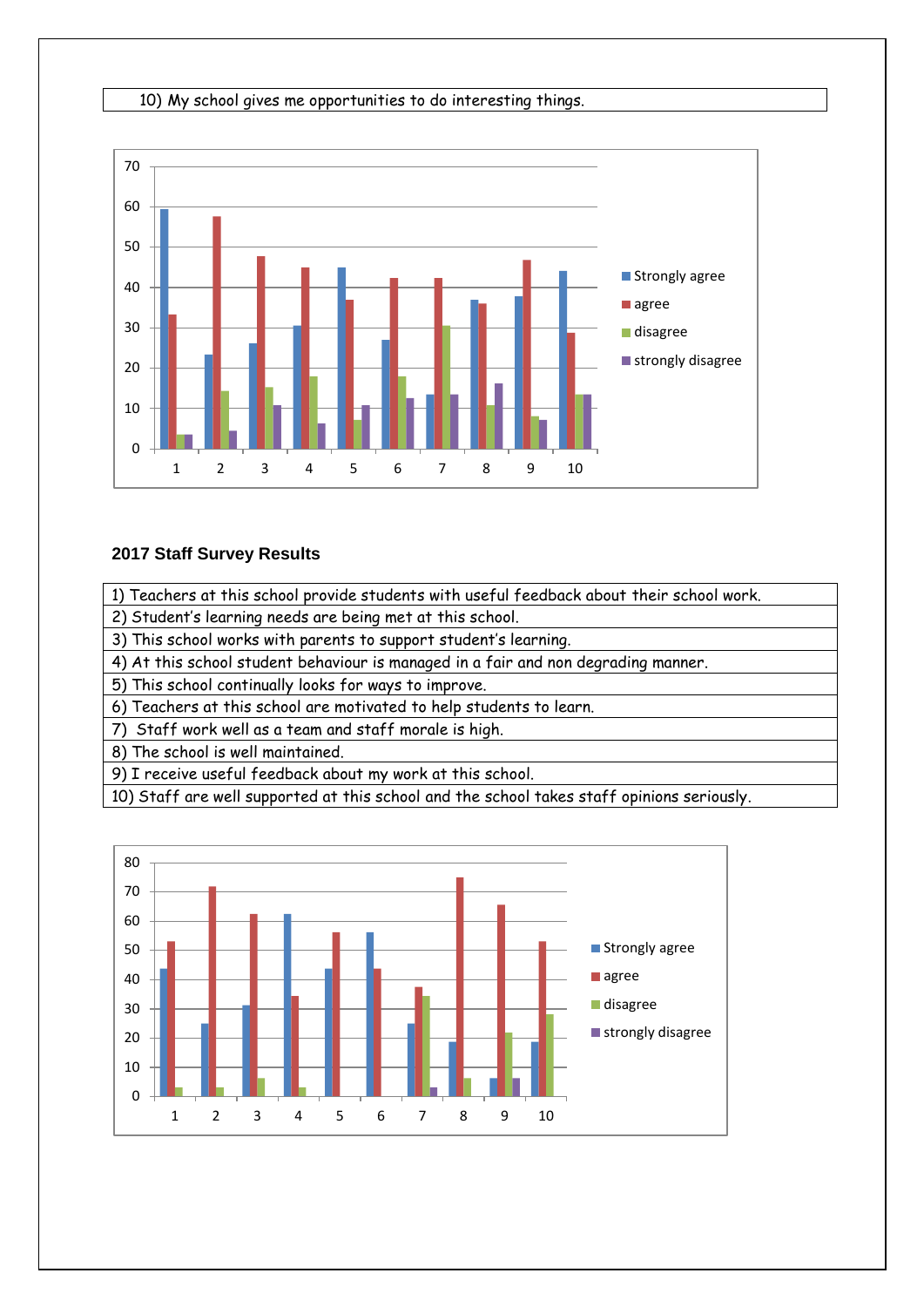# **10. School Income:**

Divine Mercy College has been funded from the following measures: (2017)

|                                                   | Total \$     | Per Student \$ |
|---------------------------------------------------|--------------|----------------|
| <b>Australian Government Recurrent</b><br>Funding | 3,351,510.00 | 8,056,51       |
| State/Territory government<br>recurrent funding   | 1,236,886,12 | 2,973,28       |
| Fees, charge and parent<br>contributions          | 724,106,13   | 1,740,64       |
| Other private sources                             | 239,738.79   | 576,30         |

## **11. Communication with the School Community**

Divine Mercy College maintains the communication with the school community by the following methods:

- School newsletters are published fortnightly and emailed to parents
- General assemblies are held twice per term
- Daily prayers are held for Primary School and High School separately
- School Calendar is now published
- "Parent Teacher' nights are held 2 times per year
- School reports are produced 2 times per year at the end of both  $1<sup>st</sup>$  and  $2<sup>nd</sup>$  semester
- The interim reports are produced at the end of term 1
- Additional letters and emails are sent when required
- Parent teacher meetings are also held when required

## **12. Special Programs**

Beside the core programs required by the Western Australian Department of Education, Divine Mercy College also offers

- LOTE Japanese
- Media
- Music
- Dance
- EALD
- G&T in some subjects
- Interschool Sports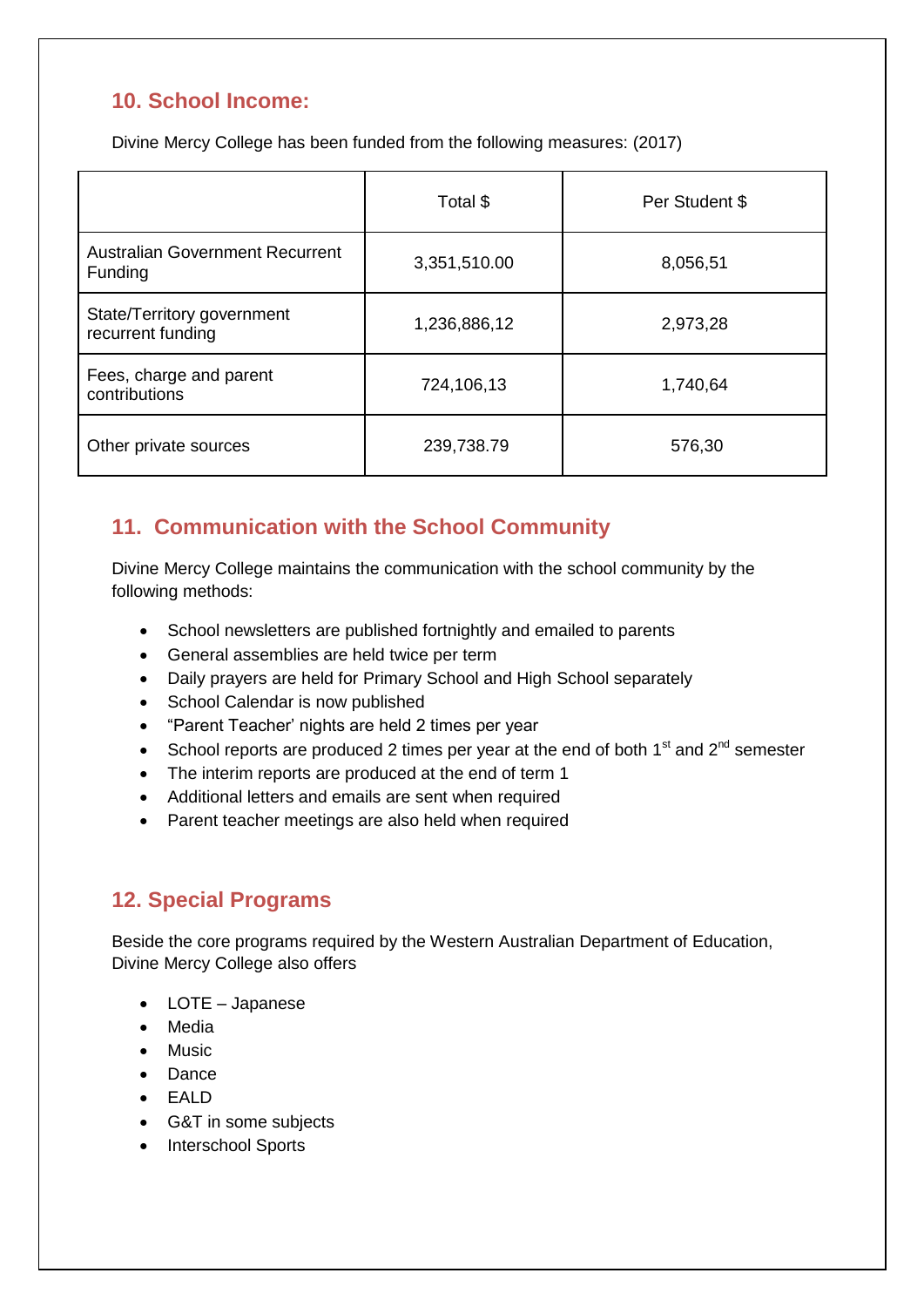# **13. Community Spirit and Partnerships**

At Divine Mercy, we enjoy many partnerships with our families which help create wonderful experiences for our students and foster not only the Catholic Faith but also community spirit at our school.

These include:

- Weekly Masses
- Morning Chapel
- Canteen.
- Uniform Shop.
- Book Club.
- Sports Clubs
- Reading Rosters.
- Liturgical Celebrations
- Sacraments of First Reconciliation, First Communion, and Confirmation with support from Mater Christi Catholic Parish.
- Fundraising
- Parents & Friends
- Legion of Mary- weekly program. Involves apostolic work in the spirit of faith and in union with Mary.
- St Vincent De Paul Society weekly program, plus various charitable programs are run each term.

We have also developed a strong partnership with the Non-Government School Psychology Service and utilise their services to provide quality testing and guidance to enable us to provide education plans for students experiencing difficulties.

## **14. Parents and Friends**

The Parents & Friends Association has been actively involved in the life of the DMC community. Their participation, fund raising efforts and practical advice and suggestions are greatly appreciated. Our P&F is a member of the State Federation of P&F Associations, approved by catholic Business Australia. Divine Mercy College P&F regularly reports to the school community on their activities and copies of their minutes are available to all parents.

## **15. Conclusion**

2017 was an extremely busy year for Divine Mercy College with a focus on strategic direction for the future. Divine Mercy College has very minimal turnover from year to year. Throughout the year we have seen numerous teachers reach 10 years of service with our year 5 teacher, taking long service leave during term 4, her replacement has continued employment in the Education Support Centre, which has allowed our support for students to grow with a particular focus on Numeracy.

All staff and working hard to implement goals as outlined in the 2018 – 2021 Business Plan for the school. The clear Strategic Direction outlines timelines for improvement which will